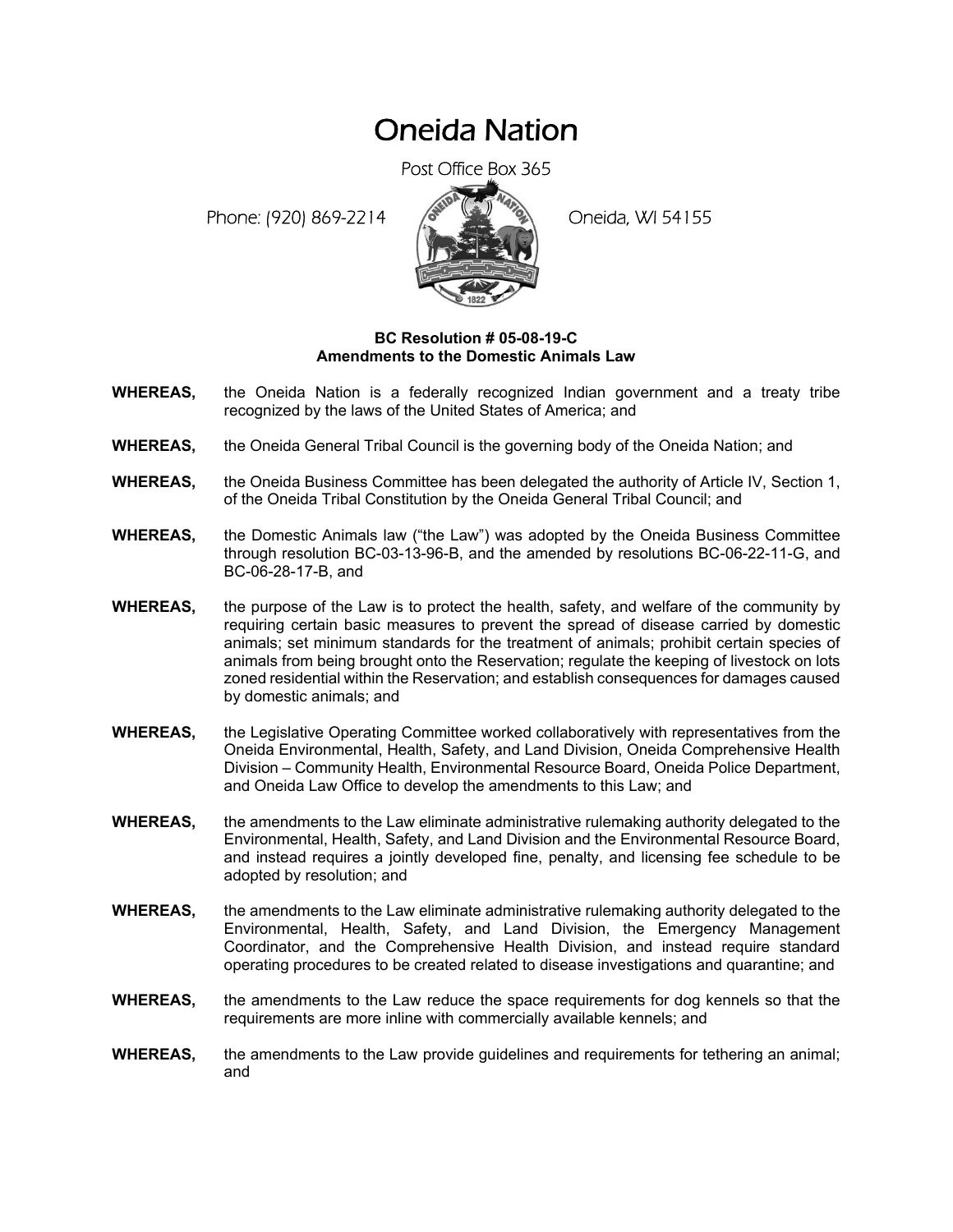- **WHEREAS,** the amendments to the Law reduce the limit on the number of dogs and cats allowed in a residential household, but allow those individuals who wish to seek an additional animal over the limit the ability to apply for a permit to do so; and
- **WHEREAS,** the amendments to the Law require a conditional use permit to keep hens on residential lots, to be approved by the Oneida Land Commission; and
- **WHEREAS,** the amendments to the Law limit the number of hens allowed on a residential lot to between six (6) and twelve (12) hens, depending on lot size; and
- **WHEREAS,** the amendments to the Law remove the prohibited animals list from the Law and instead have the Oneida Business Committee adopt through resolution which animals are prohibited from being on the Reservation; and
- **WHEREAS,** the amendments to the Law eliminate the separate "vicious animal" designation and replace it with a single "dangerous animal" designation; and
- **WHEREAS,** the amendments to the Law update the process for the Oneida Police Department and Conservation Department to declare an animal a dangerous animal; and
- **WHEREAS,** the amendments to the Law require animals declared "dangerous" to be removed from the Reservation or euthanized, pending appeal; and
- **WHEREAS,** the amendments to the Law revise the timelines and requirements to contest a dangerous animal designation; and
- **WHEREAS,** the amendments to the Law make other minor drafting revisions; and
- **WHEREAS,** in accordance with the Legislative Procedures Act a legislative analysis and fiscal impact statement were completed for the amendments to the Law; and
- **WHEREAS,** a public meeting on the proposed amendments to this Law was held on March 11, 2019, in accordance with the Legislative Procedures Act, and the public comment period was held open until March 18, 2019; and
- **WHEREAS,** the Legislative Operating Committee accepted, reviewed, and considered the public comments received on April 17, 2019.

**NOW THEREFORE BE IT RESOLVED,** that the amendments to the Domestic Animals law are hereby adopted and shall be effective on May 22, 2019.

**BE IT FURTHER RESOLVED,** that Domestic Animals law Rule No. 1 – Licensing Fees, Fines and Penalties is hereby repealed effective May 22, 2019.

**BE IT FURTHER RESOLVED,** that in accordance with section 304.7-3(a)(1) of the Law, a grandfather provision shall apply to any person who, on the date these amendments become effective, are in compliance with the Domestic Animals law adopted by resolution BC-06-28-17-B and who own, harbor or possess more than two (2) dogs and/or three (3) cats and/or any combination of more than four (4) dogs and cats, provided that all of such animals are properly licensed.

**BE IT FINALLY RESOLVED,** that in accordance with section 304.10-3(a) of the Law, a grandfather provision shall apply to any person who, on the date these amendments become effective, are in